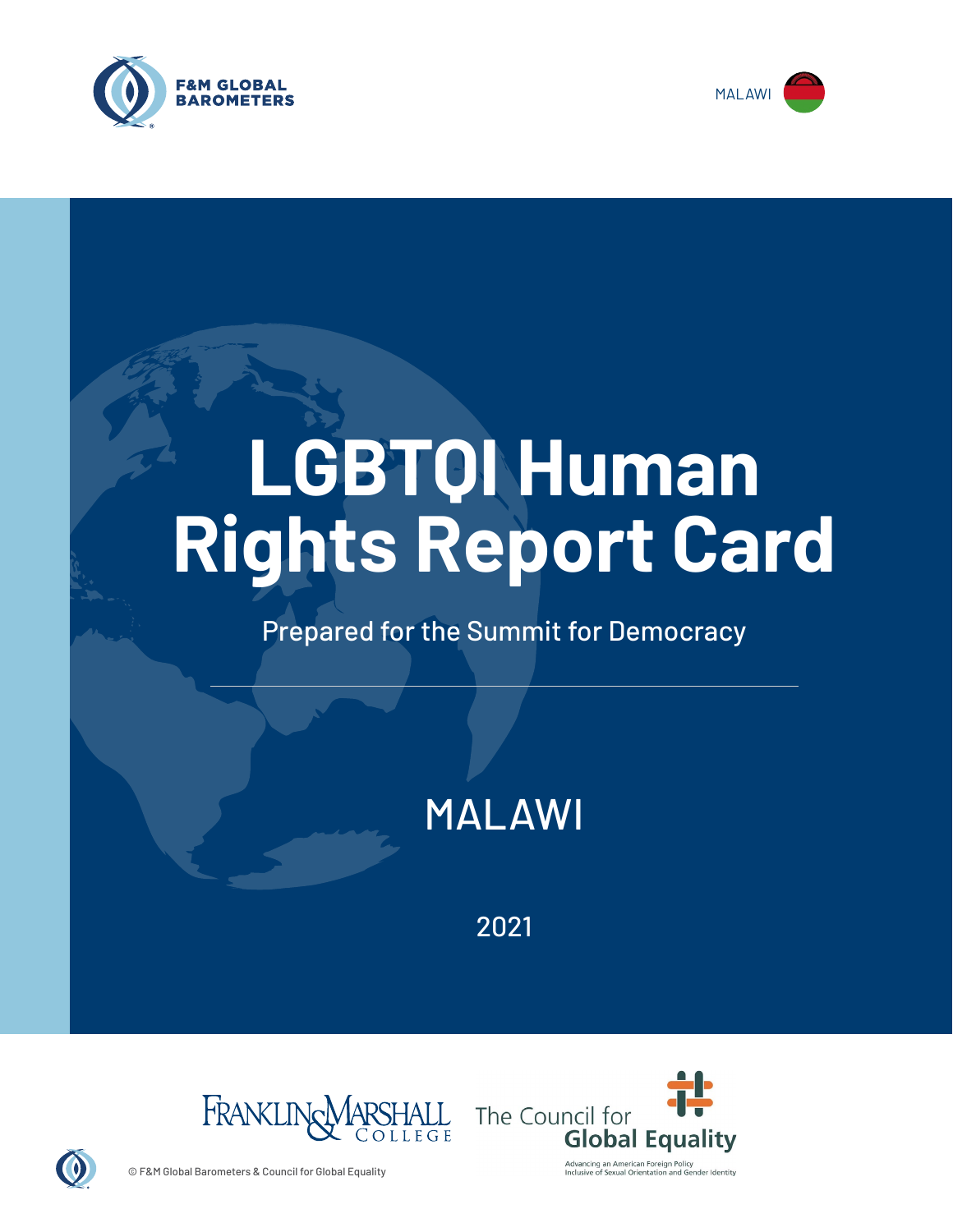



# Malawi

# Report Card on the Human Rights of LGBTQI Peoples

#### **OVERVIEW**

Inclusive democracies value the democratic, economic, and social contributions of *all* citizens. Indeed, democracy itself cannot thrive unless the human rights of all people are protected, and this must include protections for often marginalized lesbian, gay, bisexual, transgender, queer, and intersex (LGBTQI) peoples. Advancing rights for the protection of LGBTQI people is also closely correlated to broader democratic dividends, including efforts to address democratic backsliding, fight corruption, and build resilient movements to fight authoritarianism. These themes of the Summit for Democracy are also themes of LGBTQI movements around the world.

This report card provides a concise measurement of the attainment of core human rights protections for LGBTQI individuals. It sets the collective standard for participating states' core legal obligations toward LGBTQI peoples and consequently the ability of LGBTQI citizens to contribute to and benefit from democratic institutions. Countries are graded on three dimensions: Basic Rights, Protection from Violence, and Socio-economic rights. Only one state has achieved all benchmarks. The Summit for Democracy signals the start of a year of action when all states will have an opportunity to demonstrate progress in advancing the human rights and democratic participation of LGBTQI peoples.

The report card is based on **2020** baseline data and will be updated during the year of action to reflect advances over the coming year, culminating in a 2022 report at the end of the Summit process.

| $0 - 59\%$ | $60 - 69\%$ | $70 - 79\%$ | $80 - 89\%$ | $90 - 100\%$ |
|------------|-------------|-------------|-------------|--------------|
| Failing    | Poor        | Fair        | Good        | Excellent    |

### **REPORT CARD SCALE**

## **ADDITIONAL DEMOCRACY INDICATORS**

| Democracy Index<br>Full Democracy 8-10   Flawed Democracy 6-8   Hybrid Democracy 4-6   Authoritarian 0-4 | 2020                | 5.74/10 |
|----------------------------------------------------------------------------------------------------------|---------------------|---------|
| Freedom House Freedom in the World<br>Free 70-100   Partly Free 40-69   Not Free 0-39                    | 2020                | 62/100  |
| <b>Corruption Perceptions Index</b><br>Very Clean 100/100   Highly Corrupt 0/100                         | 020<br>$\sim$       | 30/100  |
| <b>Global Acceptance Index</b><br>High Acceptance 10   Low Acceptance 0                                  | 2017-20             | 1.75/10 |
| <b>Fragile States Index</b><br>Sustainable 0-30   Stable 30-60   Warning 60-90   Alert 90-100            | 2020                | 84/100  |
| <b>UNDP Gender Inequality Index</b><br>Very High 0.0   Low 1.0                                           | တ<br>$\overline{5}$ | 0.565/1 |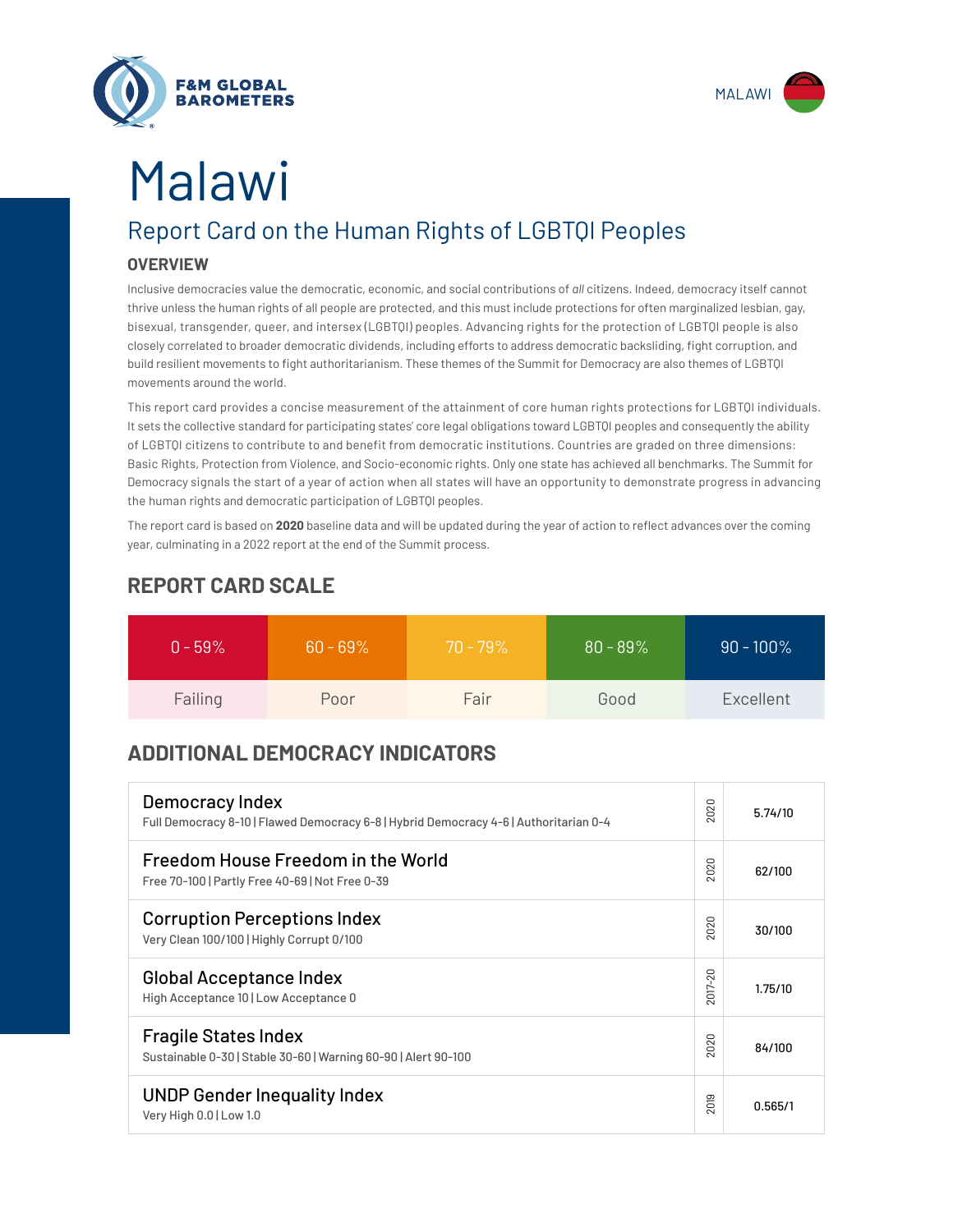



**The report card items are based on 2020 baseline data.**

| 10% | <b>DIMENSION 1: BASIC HUMAN RIGHTS</b>                                                               |            |    |
|-----|------------------------------------------------------------------------------------------------------|------------|----|
|     | 1 No criminalization of sexual orientation                                                           | $\bigcirc$ |    |
|     | 2 No criminalization of gender identity or expression                                                | O          |    |
|     | 3 Freedom from arbitrary arrest based on sexual orientation                                          | $\bigcirc$ |    |
|     | 4 Freedom from arbitrary arrest based on gender identity                                             |            |    |
|     | 5 Legal recognition of gender identity                                                               | $\bigcirc$ |    |
|     | 6 No physiological alteration requirement for legal gender recognition                               | O          |    |
|     | 7 No psychiatric diagnosis requirement for legal gender recognition                                  | $\bigcirc$ |    |
|     | 8 LGBTQI organizations are allowed to legally register                                               |            |    |
|     | 9 LGBTQI organizations are able to peacefully and safely assemble                                    |            |    |
|     | 10 Security forces provide protection to LGBTQI pride participants                                   |            |    |
| 0%  | <b>DIMENSION 2: PROTECTION FROM VIOLENCE</b>                                                         | <b>YES</b> | N0 |
|     | 11 Ban on gay conversion therapy                                                                     | $\bigcirc$ |    |
|     | 12 Hate crimes legislation includes sexual orientation                                               | o          |    |
|     | 13 Hate crimes legislation includes gender identity                                                  | $\bigcirc$ |    |
|     | 14 Hate crimes legislation includes sex characteristics                                              |            |    |
|     | 15 Hate speech laws include sexual orientation                                                       | $\bigcirc$ |    |
|     | 16 Hate speech laws include gender identity                                                          | $\bullet$  |    |
|     | 17 Equality body mandate exists                                                                      | $\bigcirc$ |    |
|     | 18 Prohibition of medically-unnecessary non-consensual medical interventions on intersex individuals | $\bigcirc$ |    |
|     | 19 Gender affirming prison accommodations                                                            | $\bigodot$ |    |
|     | 20 Asylum for LGBTQI individuals is available within the country                                     |            |    |
| 0%  | <b>DIMENSION 3: SOCIO-ECONOMIC RIGHTS</b>                                                            | <b>YES</b> | N0 |
|     | 21 Workplace non-discrimination laws include sexual orientation                                      |            |    |
|     | 22 Workplace non-discrimination laws include gender identity                                         |            |    |
|     | 23 Workplace non-discrimination laws include sex characteristics                                     |            |    |
|     | 24 Fair housing non-discrimination laws include sexual orientation                                   |            |    |
|     | 25 Fair housing non-discrimination laws include gender identity                                      | $\bigcirc$ |    |
|     | 26 Head of state supports marriage equality                                                          |            |    |
|     | 27 State allows for marriage equality                                                                | $\bigcirc$ |    |
|     | 28 State prohibits discrimination in healthcare based on sexual orientation                          | $\bullet$  |    |
|     | 29 State prohibits discrimination in health care based on gender identity                            |            |    |
|     | 30 Legal classifications (such as an X sex or gender marker) universally available                   |            |    |